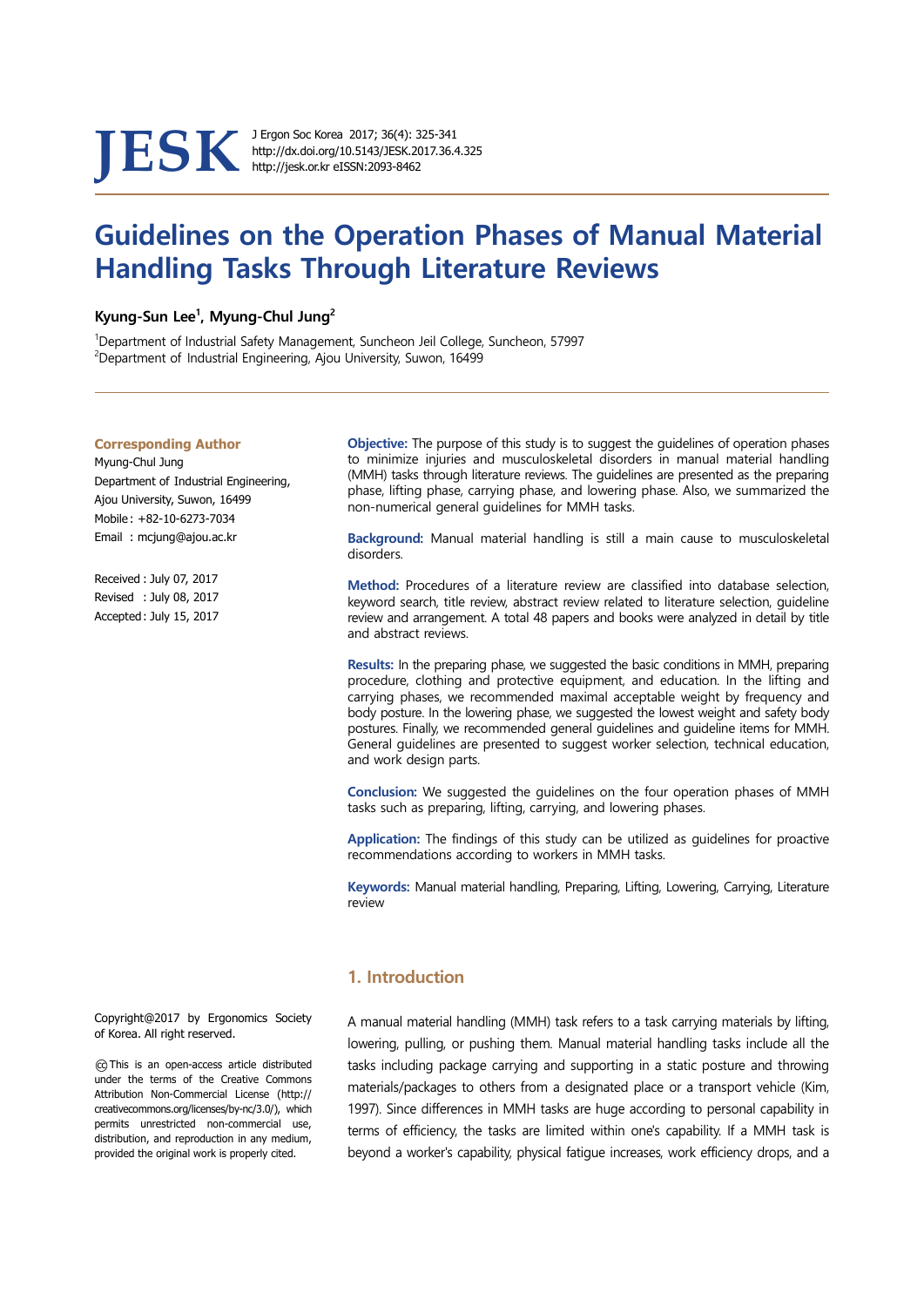safety accident can be caused (Garg and Saxena, 1979). The accident and injury types in the process of MMH tasks can be lumbago due to the lumbar, and stenosis, fall, and collision, and the most typical injury is lumbago by lumbar sprain (Kim, 1997). Lumbago is one of the typical musculoskeletal disorders, and can occur, when a worker conducts a task transcending his/her capability repetitively and unreasonably for the long-term (Ayoub et al., 1987; Liberty Mutual Insurance, 2004). Upon looking at the occupational injury statistical data in 2016, lumbago accounted for 34.8% of the total disorders, the highest ratio, followed by physicallyburdening tasks at 26.6% (Ministry of Employment and Labor, 2016). The representative tasks causing lumbago and burdens to human body are the typical tasks that workers carry out themselves in many cases, despite automation and mechanization due to technological development in many fields (Garg, 1983; Mo et al., 2010).

MMH tasks show differences in physical load according to weight property, worker characteristics, and environment characteristics (Mack et al., 1995). Upon examining the detailed factors by each characteristic, the weight property encompasses size, weight, the center of gravity, shape, and the type of force (lifting, lowering, pulling, etc.). The task characteristics contain repetition, duration, speed, the pressure of work, and the status of assist devices use. The worker characteristics are the factor having the biggest personal differences, and gender, age, anthropometric data, muscle power, education/training and technology, and motivation are included. Compatibility between working space and equipment, spatial restrictions, the status of obstacle existence, topography/ floor surface, surface friction force, slope or ramp, the intensity of illumination, and vibration correspond to the environment characteristics.

MMH tasks can be classified into preparing phase, lifting phase, carrying phase, and lowering phase. The preparing phase is to minimize and remove risks that can be caused during the MMH tasks. This phase refers to preparing for worker's safety before carrying out a task. Upon looking at the guidelines of previous studies on the preparing phase, the carrying method, carrying phase decision, gymnastics to prevent lumbago, working environment preparation such as securing safe carrying passage, the provision of clothes and protective equipment, and education/training are included (Ministry of Employment and Labor, 2012).

The lifting phase is the phase in which workers feel physical burden most in MMH tasks, especially heavy load occurs to the back. In the lifting phase, quite a difference in load on the back is shown according to material lifting posture. For example, the load on the lumbar 3 (L3) increases 62% when one lifts a 20kg package in a back-bending posture than lifting it with leg power in a backerecting posture (Hansson et al., 1980). In addition, many studies research maximal acceptable weight according to lifting frequency and weight.

The carrying phase is the next phase of the lifting phase and refers to the task carrying a material to the designated place or space. The factors affecting workers most in the carrying phase are the weight, width, and height of a material, and carrying frequency and distance (N.C. Department of Labor, 2014). In this phase, heavy load occurs to worker's arm, shoulder, and back. The carrying posture is very important, and the burden to the arm and shoulder can be reduced, when carrying a material by contacting it to worker's body, since 30~40% of weight is supported by worker's body according to a study of Bhambhani et al. (1997).

The lowering phase, the last phase of the MMH tasks, is the phase carried out after the carrying phase, and it refers to the task lowering materials to the place or space concerned. Not many studies on the guidelines concerned with the lowering phase are found than those on the other phases, and there are not many relevant guidelines. Especially, ISO 11228-1 (2003) and British L23 do not distinguish the lower phase and lifting phase. The recommended weight and lifting frequency in the lifting regulations are used together for the lowering phase.

Previous studies on MMH tasks in which lumbago occurs and workers feel lots of burden to human body have been steadily researched for a long time. Therefore, guidelines on some influence factors including acceptable weight and frequency are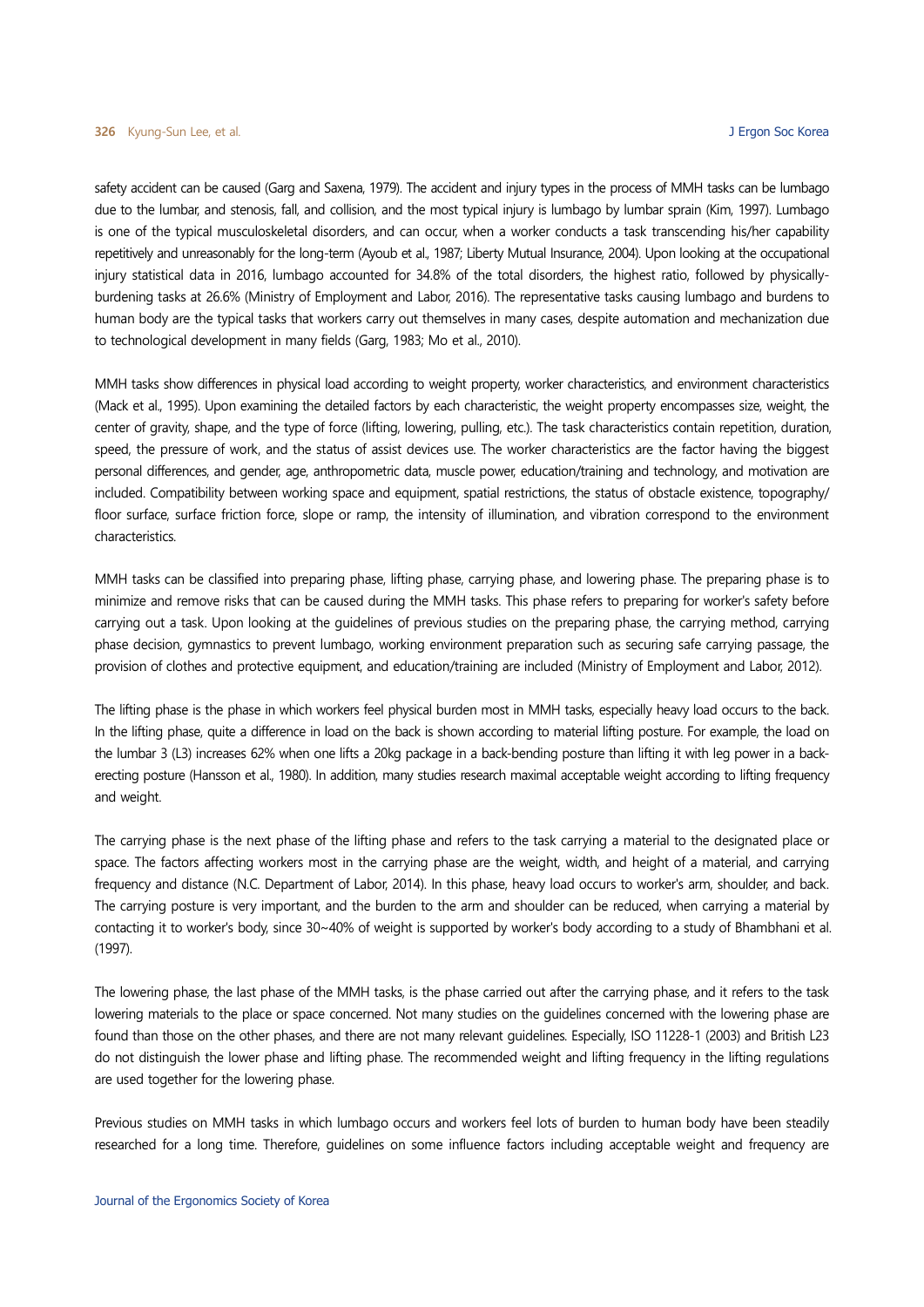presented. However, guidelines by operation phase of MMH tasks are not systematically presented, which can be a problem. In this regard, the purpose of this study is to present guidelines by operation phase through literature reviews to minimize musculoskeletal disorders-related injuries and burdens that may occur due to MMH tasks. The guidelines are presented through the preparing phase, lifting phase, carrying phase, and lowering phase, and the regulations on influence factors in each phase and whether the guidelines are included were arranged. This study also summarized the overall operation method on MMH tasks.

# 2. Literature Review Methods

To suggest the guidelines for MMH tasks by operation phase, we selected papers, books, and reports, and arranged and summarized the details by operation phase. PubMed, Elsevier Science, ScienceDirect databases, and the database search engines including Google Scholar, DBpia, RISS, and KISS providing various functions were selected, and the papers, books, and reports containing the adequately selected keywords in the titles were searched targeting the data registered from 1980 until now. The keywords to search for guideline suggestion were "Manual material handling", "Lifting", "Lowering", "Handling", and "Carrying". We primarily selected the data searched with the keywords which were judged to have high relevance with this study, and then reviewed the abstracts of those selected data (papers). The reason why abstract reviews were conducted is that vast amount of data were searched, and some data having little relevance were included. Based on the abstract reviews, we selected the data to be suggested as the final guidelines. The number of the selected data first through the keyword search was 285. We finally selected 48 papers and books judged to have high relevance with this study through title and abstract reviews and carried out an in-depth analysis (Figure 1).



Figure 1. Methodology of literature review

# 3. Guidelines on the Operation Phases in MMH

#### 3.1 Preparing phase

In the Employment and Labor Ministry Notification No. 2, the details to be carried out for safe work in the preparing phase in the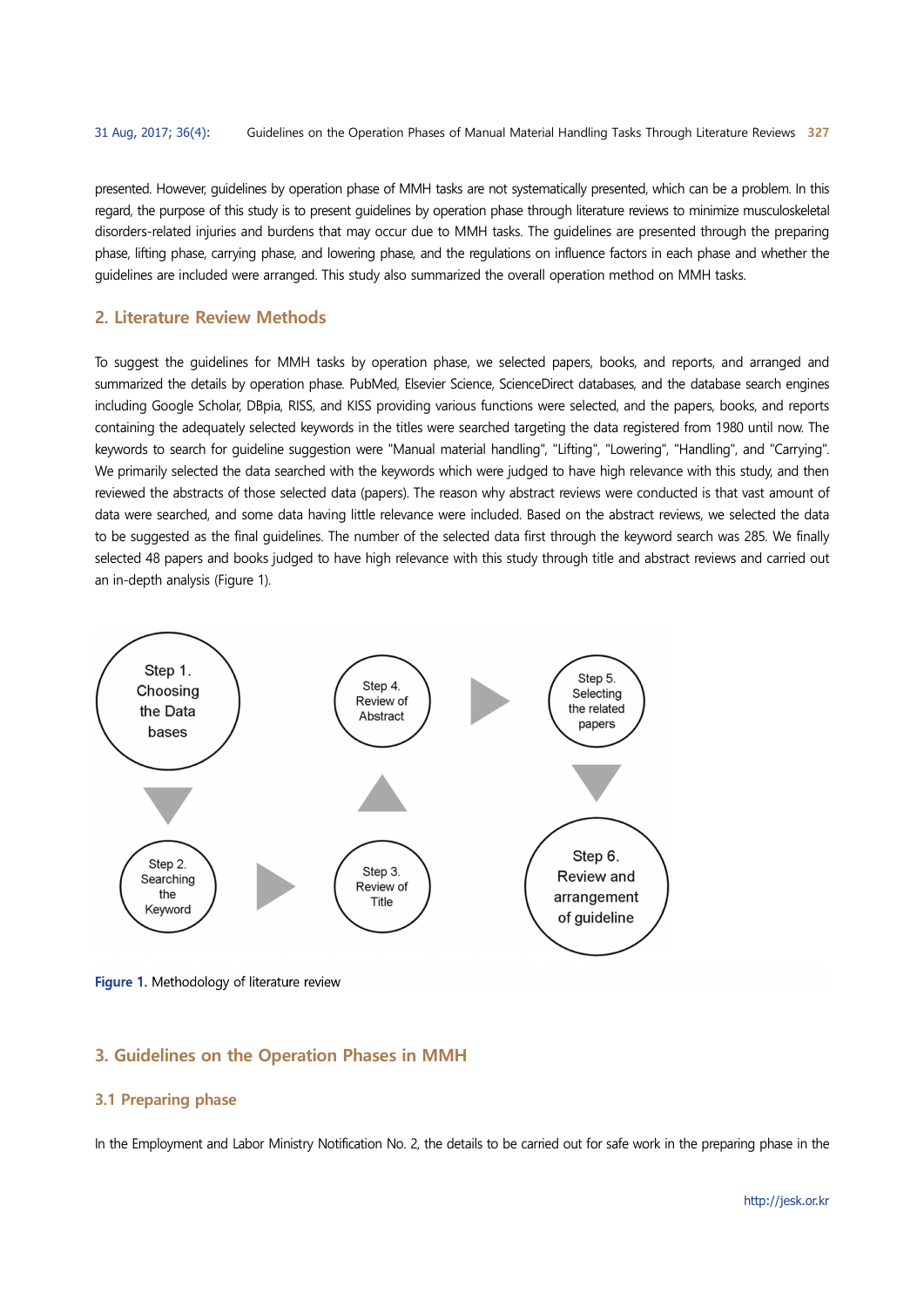MMH tasks are arranged. The Notification consists of the following: 1. Basic conditions on MMH tasks, 2. Preparing process for MMH tasks, 3. Clothes and Wearing Protective Equipment, 4. Education/training. The following three are included in the basic conditions for MMH task:

- 1) An operation method and carrying phases need to be consulted and decided by choosing a skilled and experienced person as the head of the task.
- 2) When carrying a material together, unified motions need to be taken according to the task head's instructions excluding workers with remarkable differences in consideration of workers' physical strength and height.
- 3) A material (heavy stuff) having high center of gravity should not be carried manually.

The preparing process of MMH tasks include the following as worker's preparations and environmental preparations:

- 1) Light exercise is necessary to prevent lumbago centered on the back before a task begins.
- 2) Secure safe carrying passage by checking the carrying passage and removing obstacles in the passage. A bypass passage needs to be used, if inevitable.
- 3) Workers should be assigned in consideration of workers' physical strength.

The suggestion on clothes and protective equipment in MMH tasks encompasses the following five details:

- 1) The sleeves of upper working clothes should be a structure to contact the wrist, and the upper clothes' edge needs to be put into the pants.
- 2) The pants' edge should be put into safety shoes or should tightly contact the ankle.
- 3) The safety helmet, safety shoes, and safety gloves should gain safety certification and should be properly worn to fit each worker's body.
- 4) When handling a material generating dust or when workers handle dust-generating tasks, the workers need to wear a dustproof mask and goggles suitable for working conditions.
- 5) Protective equipment that can defend from harmful and hazardous substances should be selected and worn.

Lastly, we suggest the operation-related persons, as well as persons in charge of MMH tasks, should complete the following education/training:

- 1) Education/training of lumbar support equipment and working methods for safe work.
- 2) Education/training of cautions upon handling heavy stuffs or hazardous materials.
- 3) Review education/training associated with work paths.

#### 3.2 Lifting phase

In the lifting phase, physical load is heaviest in the operation phases of MMH tasks, and especially load on the back intensively occurs. Concerning the lifting phase, many guidelines on the posture, frequency, and weight of lifting are presented. The working posture in the lifting phase affects load on lumbar 3 (L3). For instance, in comparison of lifting a 20kg material in a posture of erecting the back and bending the knees with lifting it in a posture of stretching the knees and bending the back, 38% of load can be reduced in the case of lifting in a posture of erecting the back and bending the knees (Table 1) (Hansson et al., 1980).

Many studies have presented guidelines on working posture and maximal acceptable weight according to lifting frequency and weight in the lifting phase. Table 2 shows the guidelines on maximal acceptable weight according to lifting frequency. Although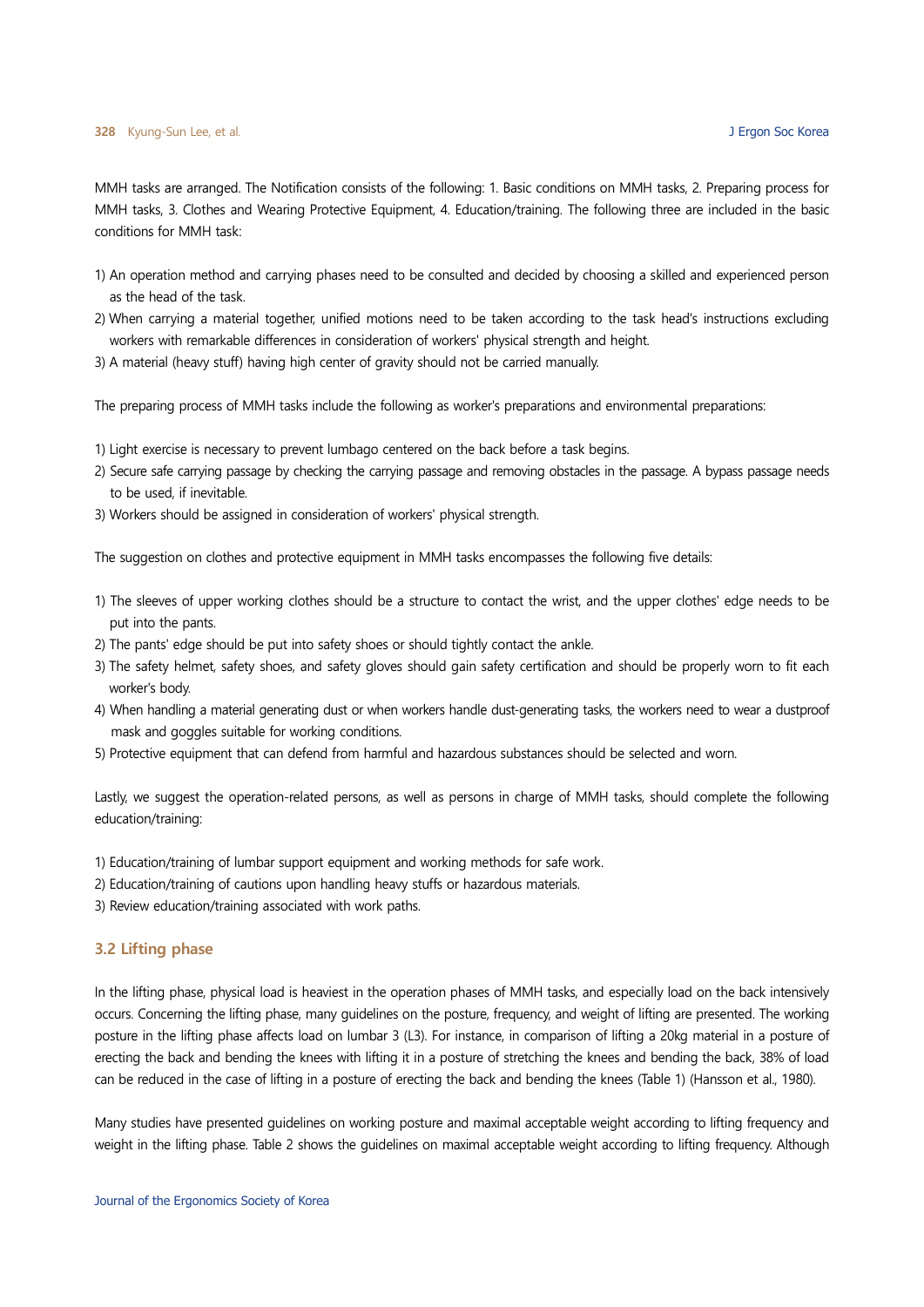| Posture                                                                | Load (Kg) |
|------------------------------------------------------------------------|-----------|
| Standing                                                               | 70        |
| Twisting of upper body (trunk)                                         | 90        |
| Lateral-flexion of upper body (trunk)                                  | 95        |
| 20 degree flexion of upper body (trunk)                                | 120       |
| 20 degree flexion of upper body (trunk) in lifting 10kg with each hand | 185       |
| No flexion of upper body (trunk) and flexion of knee in lifting 20kg   | 210       |
| Flexion of upper body (trunk) and no flexion of knee in lifting 20kg   | 340       |

#### Table 1. Lumbar 3 load by upper and lower body posture

some differences existed in each guideline on acceptable weight, the mean weight was 22.7kg, 23.7kg, 22.9kg, 21.1kg, 19.4kg, and 18.4kg in frequency 1, 2, 3, 4, 5, and 6, respectively. Upon looking at the decrease of weight according to frequency, big difference was not shown up to frequency 3 per minute; however, 1.5kg difference was revealed on average from frequency 4. In addition, ISO 11228-1 defined recommended limit weight and maximal lifting frequency. The recommended limit weight was 23.5kg for frequency 1 per minute in a lifting task for an hour or less, and it was 22kg for frequency 1 per minute in a lifting task for 1~2 hours. In the case of a15kg material, the ISO 11228-1 suggested 8 times of lifting per minute maximum in a lifting task for an hour or less, and 5 times of lifting per minute maximum in a lifting task for 1~2 hours.

### Table 2. Maximal acceptable weight (MAW) by lifting frequency

| Authors                      |      |                |      | Lifting frequency per min |      |      |
|------------------------------|------|----------------|------|---------------------------|------|------|
|                              | 1    | $\overline{2}$ | 3    | 4                         | 5    | 6    |
| Snook (1971)                 | 23.4 |                | 21.1 | 20.4                      | 20.2 |      |
| Garg and Saxena (1979)       |      |                | 20.5 |                           |      | 17.5 |
| Mital and Manivasagan (1983) |      | 21             |      | 19.4                      |      | 18.7 |
| Aghazadeh (1985; 1986)       |      | 27.4           |      |                           |      |      |
| Asfour et al. (1985)         | 27.2 |                | 20   |                           | 18.6 |      |
| Mital and Fard (1986)        | 18.1 |                |      | 19.7                      |      | 18.6 |
| Mital (1987)                 |      | 21             |      | 19.7                      |      | 18.6 |
| Garg and Banaag (1988)       |      |                | 28.2 |                           |      |      |
| Mital and Wang (1989)        | 19.8 |                |      |                           |      |      |
| Danz and Ayoub (1991; 1992)  |      |                |      | 27.5                      |      |      |
| Chen et al. (1992)           | 27.5 | 25.3           |      | 20.2                      |      |      |
| Ciriello et al. (1993)       | 19.7 |                |      | 18.5                      |      |      |
| Lee et al. (1995)            | 23.2 |                |      | 18.5                      |      |      |
| Lee and Chen (1996a; 1996b)  | 23.9 |                |      | 18.7                      |      |      |
| Mital and Kumar (1997)       | 18.6 |                |      |                           |      |      |

http://jesk.or.kr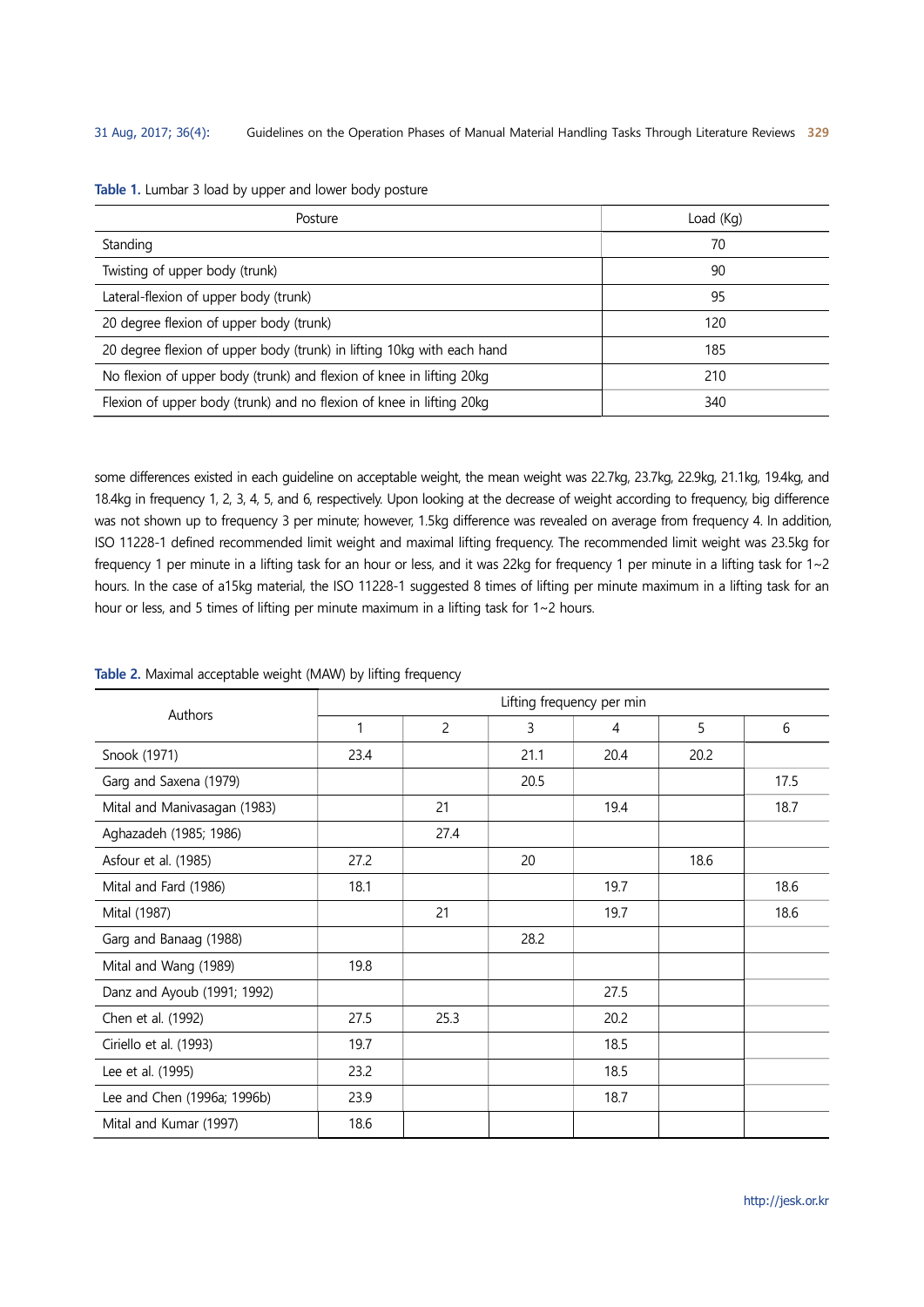| Authors               |      |                |      | Lifting frequency per min |      |      |
|-----------------------|------|----------------|------|---------------------------|------|------|
|                       |      | $\overline{c}$ | 3    | 4                         | 5    | 6    |
| Wu (1997)             |      |                |      | 27.2                      |      |      |
| Boocock et al. (1998) | 21.5 |                |      |                           |      |      |
| Chen (2000)           | 25.4 |                |      | 19.9                      |      |      |
| Chen (2003)           | 24.3 |                |      | 18.5                      |      |      |
| Min.                  | 18.1 | 21.0           | 20.0 | 18.5                      | 18.6 | 17.5 |
| Max.                  | 27.5 | 27.4           | 28.2 | 27.5                      | 20.2 | 18.6 |
| Average               | 22.7 | 23.7           | 22.9 | 21.1                      | 19.4 | 18.4 |
| SD                    | 3.2  | 3.2            | 4.6  | 3.6                       | 1.1  | 0.6  |

#### Table 2. Maximal acceptable weight (MAW) by lifting frequency (Continued)

The Korean Employment and Labor Ministry Notification No. 2012-70.7 recommends as follows as the regulations and guidelines for safe work in the lifting phase: 1. The weight of a material must be actually measured in principle, and when the weight of a material is not constant, the mean weight and maximum weight must be actually measured. 2. When the weight of a material is guessed, judge whether it is sufficient in view of individual's competence. 3. The body posture in a lifting task should comply with the following:

- 1) Safely fix one foot toward the object to lift, and fix the other foot safely behind the foot.
- 2) Always Keep an upright posture for the back, and make the back a right angle from the floor, if possible.
- 3) Take a right-angled posture of the knees and lift the object from the front by making worker's body close to the object, if possible.
- 4) Pull the jaw inwards, and keep the posture to make it a straight line with the spine.
- 5) Closely contact arms to the body, take a pulling posture, and make the horizontal distance short, if possible.
- 6) Do not make a pinch grip of the object with only fingers, and grip the entire object with the palm (power grip).
- 7) Keep balance by making the center of worker's body weight position at the center of both legs.
- 8) Lift giving force to the foot at the back at first.

Eastman Kodak Company (2004) presents eight items of the guideline in the lifting phase as follows:

- 1) Make a plan for lifting.
- 2) Decide the optimal lifting method.
- 3) Hold the object solidly, and take the two feet apart as much as shoulder width to keep stable state.
- 4) Lift the object contacting the body as closely as possible, while maintaining power.
- 5) Lift a heavy object using legs.
- 6) Do not twist the upper body while lifting the object.
- 7) As for the lifting task of excessively heavy objects, lift them by dividing the frequency into several times.
- 8) Exert force using big muscles and carry the object.

The North Carolina (N.C.) Department of Labor presents seven items of the guideline for a safe lifting task (N.C. Department of Labor, 2014) as follows: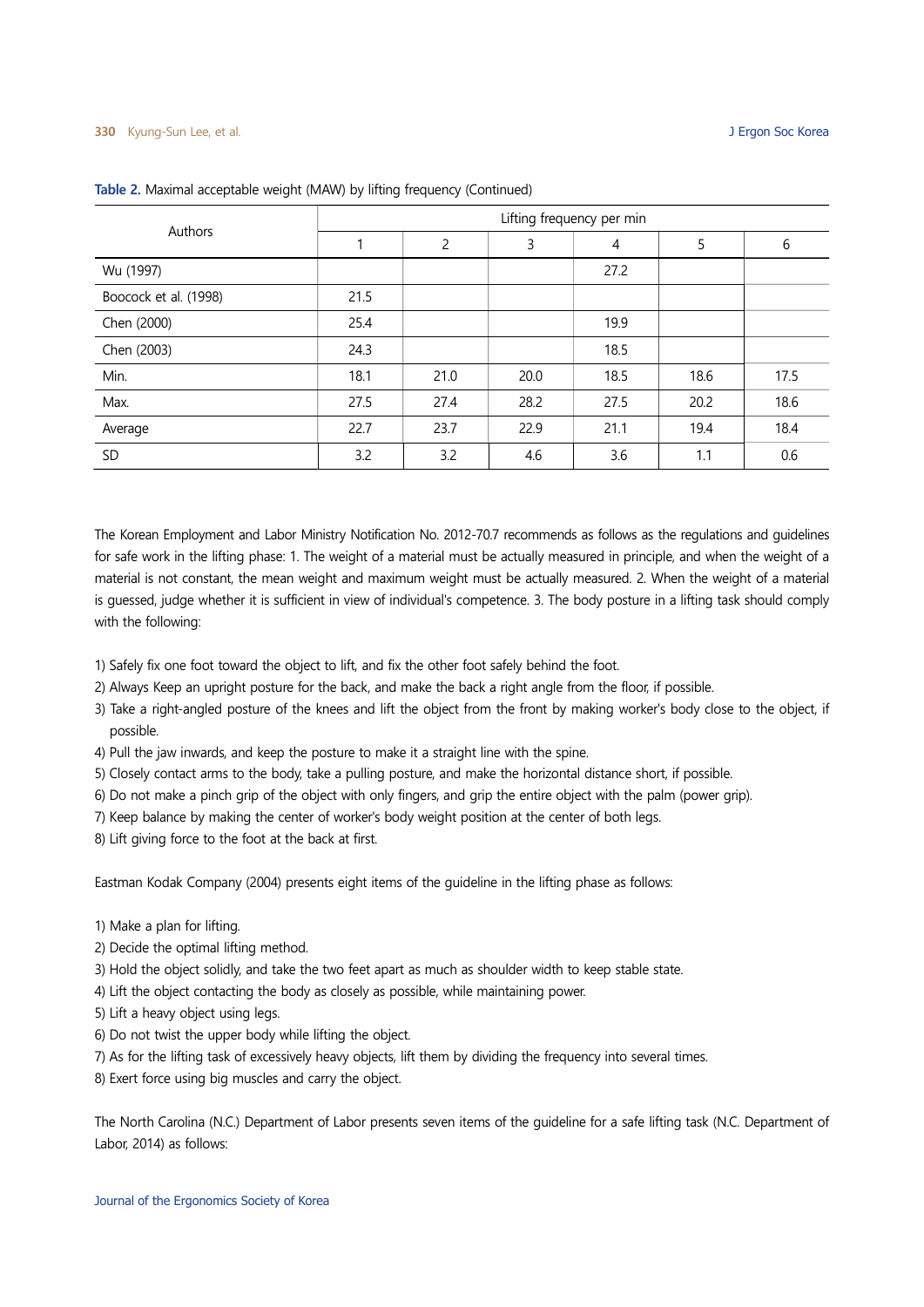- 1) Check the weight and distribution of the materials in advance, and do not be surprised at weight change or excessive weight.
- 2) If the material is excessively heavy or lifting has to be conducted in an inappropriate posture, use other workers or an assist device. In the case of working with other workers, coordinate the lifting task through continuous communication during the lifting phase.
- 3) Check the place where the material needs to be lowered, and also check whether an obstacle or other danger risk exists in the path concerned.
- 4) Position the body close to the material, and put feet evenly and stably. Make the material close to the body, if possible, so that the center of gravity can come close to the body.
- 5) Grab the material with both hands, if possible (power grip), and do not conduct a pinch grip, namely do not grip with fingers.
- 6) Move with natural, gentle, and continuous balanced motions, and do not take fast or sudden motions. Prevent upper body twist by moving feet, and keep balance during the lifting task.
- 7) The twist, flexion, excessive reaching motions need to be minimized, because they can increase the risk of lumbago.

Lastly, British L23, guidelines on MMH tasks, defines the weight in the lifting phase as shown in Figure 2. The guideline in Figure 2 is about the irregular lifting phase. The guideline suggests the application of reduced weight according to upper body posture, if such a lifting task occurs repeatedly (Health and Safety Executive, 2016) (Table 3).



Figure 2. Recommended lifting weight of L23

|  | Table 3. Decrease ratio of recommended lifting weight according to lifting frequency |  |  |
|--|--------------------------------------------------------------------------------------|--|--|
|  |                                                                                      |  |  |

| Frequency per min                     | Decrease ratio of recommended lifting weight (%) |
|---------------------------------------|--------------------------------------------------|
| Standing                              | 30                                               |
| Twisting of upper body (trunk)        | 50                                               |
| Lateral-flexion of upper body (trunk) | 80                                               |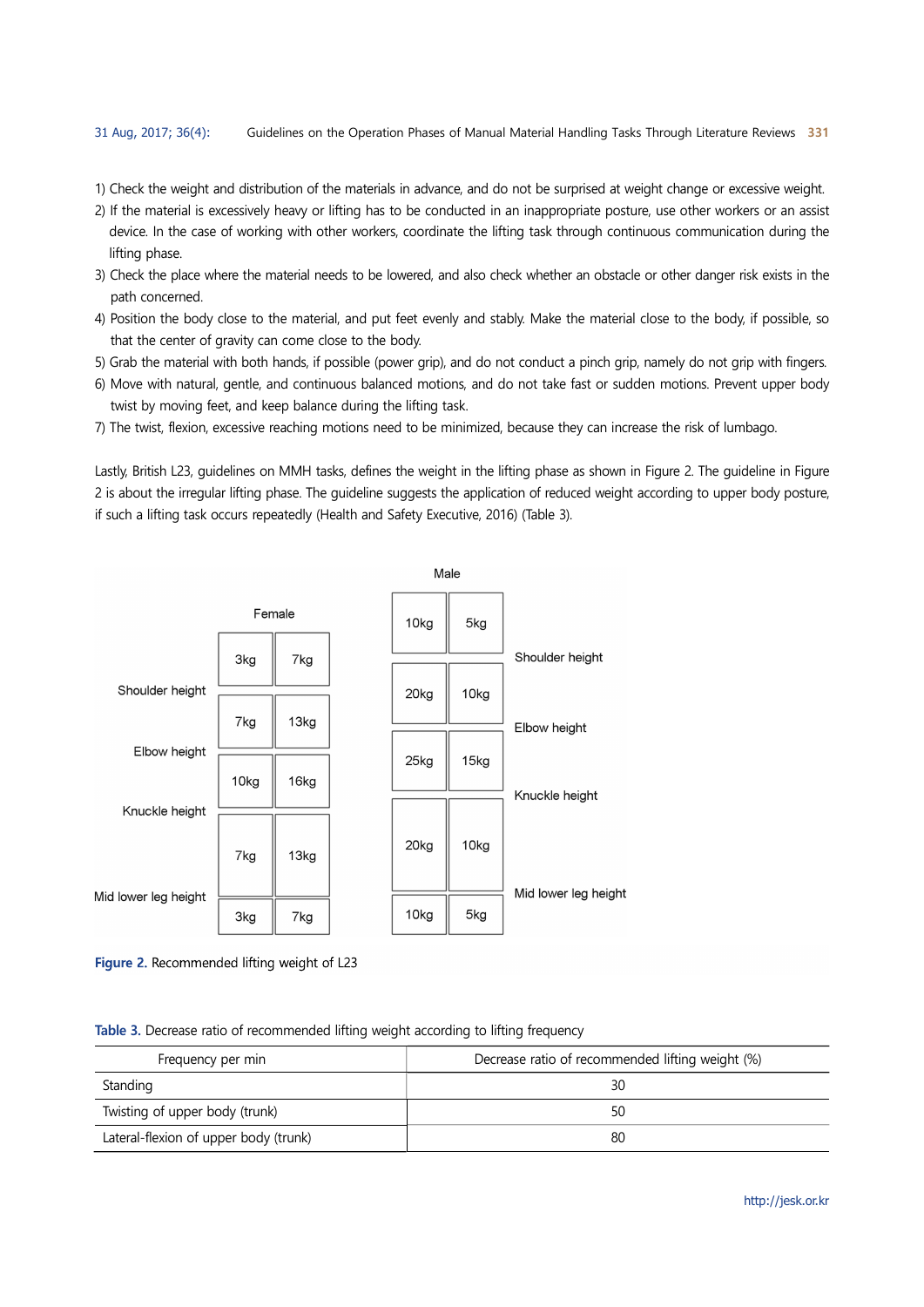# 3.3 Carrying phase

The carrying phase of a heavy stuff gives physical burden to the arm, shoulder, and back. To minimize such physical burden, the body posture handling materials is very important among others. A worker should secure front vision, when lifting a material, and it is desirable to stretch arms straight and lift the material to the height of the waist not to make the material disturb walking (N.C. Department of Labor, 2014). Bhambhani et al. (1997) reported that the burden to the arm and shoulder can be reduced by carrying a material by making it close to the body, when carrying a material, because 30~40% of the weight of the material is supported by the body.

Table 4 shows the Snook Table provided by Liberty Mutual Insurance (2012), and it reveals the recommended weight upon carrying by male workers as far as 8.5m. For example, in case carrying a material 8.5m with one frequency per minute in an arm stretching posture, the table means that there is a possibility that 10 percentile of the total male workers can carry a 44kg material safely. Therefore, the weight of a material for 90 percentile male workers to safely carry 8.5m with one frequency per minute is 17kg.

|               | %tile |       |        |       | Carrying period |       |        |         |
|---------------|-------|-------|--------|-------|-----------------|-------|--------|---------|
| Hand height   |       | 6 Sec | 12 Sec | 1 Min | 2 Min           | 5 Min | 30 Min | 8 Hours |
|               | 90    | 10    | 11     | 13    | 13              | 15    | 17     | 20      |
| <b>111cm</b>  | 75    | 13    | 15     | 18    | 18              | 20    | 23     | 27      |
| (Bending the  | 50    | 17    | 19     | 23    | 24              | 26    | 29     | 35      |
| Elbow)        | 25    | 21    | 24     | 29    | 29              | 32    | 36     | 43      |
|               | 10    | 24    | 28     | 34    | 34              | 38    | 42     | 50      |
|               | 90    | 13    | 15     | 17    | 18              | 20    | 22     | 26      |
| 79cm          | 75    | 17    | 20     | 24    | 24              | 27    | 30     | 35      |
| (Straight the | 50    | 22    | 26     | 31    | 31              | 35    | 39     | 46      |
| Elbow)        | 25    | 27    | 32     | 38    | 38              | 42    | 48     | 56      |
|               | 10    | 32    | 38     | 44    | 45              | 50    | 56     | 65      |

Table 4. Recommended weight during 8.8m carrying (kg)

Likewise, ISO 11228-1 also defines the recommended limit of cumulative weight according to carrying distance and frequency in the carrying phase (Table 5). For instance, carrying 15kg material once is recommended in case carrying 20m once per minute.

The Korean Employment and Labor Ministry Notification No. 2012-70 presents four items and three items of recommendations to comply with, when carrying a general material and a long material, respectively: The recommendations upon carrying a general material are as follows:

- 1) The carrying of a material should be horizontal distance carrying in principle, and carrying by lifting several times, relay carrying, or repeated carrying are prohibited.
- 2) A worker should look at the carrying direction, and backward carrying is prohibited.
- 3) Lifting and carrying a material at the height higher than shoulder height should not be carried out.
- 4) Taking out from the middle part or lower part, when carrying piled up materials, is prohibited.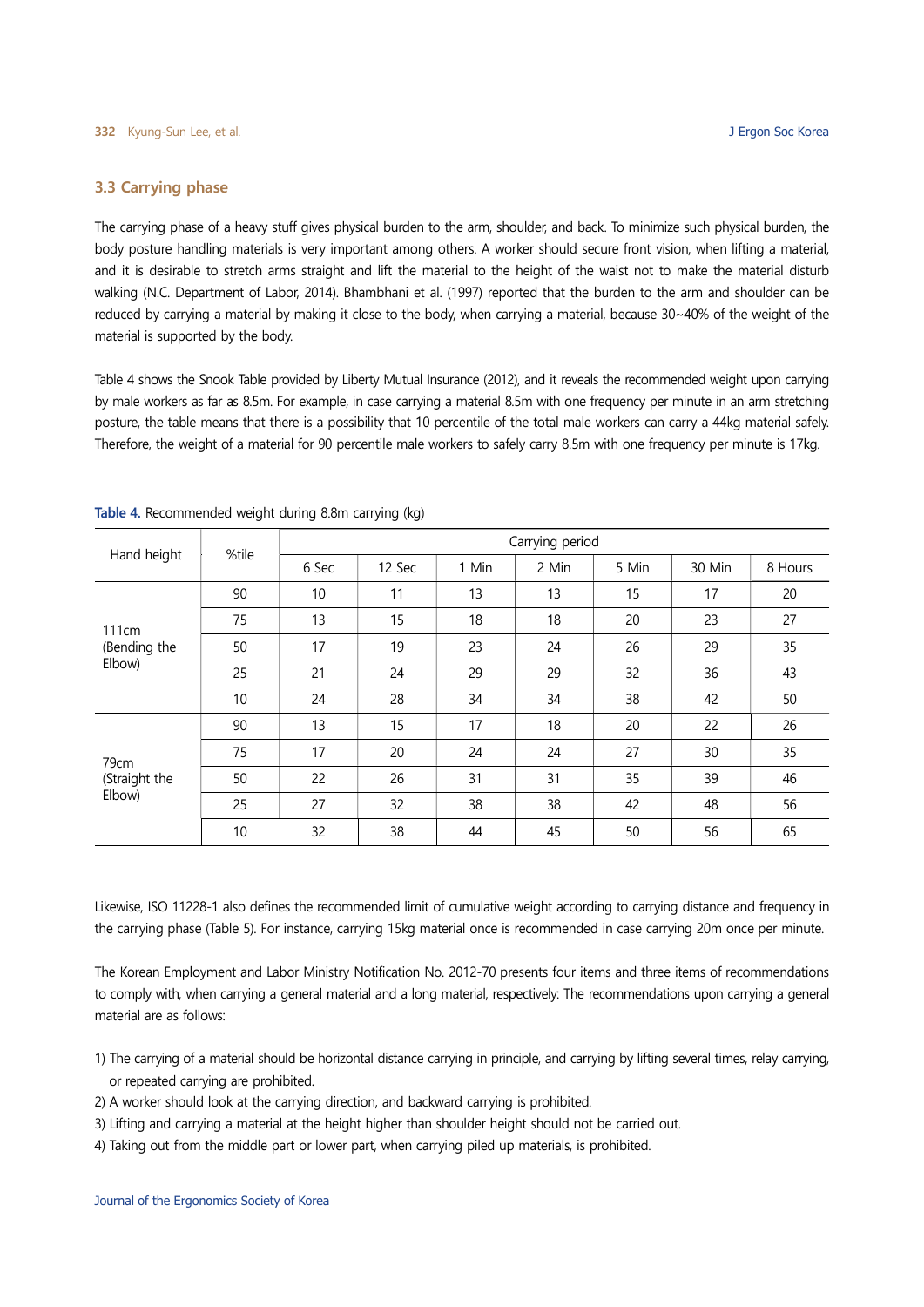| Carrying distance | Frequency per min |        | Cumulative weight |       | Example                                                                            |
|-------------------|-------------------|--------|-------------------|-------|------------------------------------------------------------------------------------|
|                   |                   | kg/min | kg/h              | kg/8h |                                                                                    |
| 20                |                   | 15     | 750               | 6000  | 5kg $\times$ 3 times/min<br>15kg $\times$ 1 time/min<br>25kg $\times$ 0,5 time/min |
| 10                | $\overline{c}$    | 30     | 1500              | 10000 | 5kg $\times$ 6 times/min<br>15kg $\times$ 2 times/min<br>25kg $\times$ 1 time/min  |
| 4                 | 4                 | 60     | 3000              | 10000 | 5kg $\times$ 12 times/min<br>15kg $\times$ 4 times/min<br>25kg $\times$ 1 time/min |
| $\overline{c}$    | 5                 | 75     | 4500              | 10000 | 5kg $\times$ 15 times/min<br>15kg $\times$ 5 times/min<br>25kg $\times$ 1 time/min |
|                   | 8                 | 120    | 7200              | 10000 | 5kg $\times$ 15 times/min<br>15kg $\times$ 8 times/min<br>25kg $\times$ 1 time/min |

Table 5. Cumulative recommended weight by carrying distance and frequency in ISO 11228-1

The recommendations upon carrying a long material are as follows:

- 1) When carrying a material on the shoulder alone, make the front end of the material a bit higher than the worker's height, and be cautious not to collide with its corner or edge.
- 2) When carrying a material together, the workers need to carry the material on the shoulders of the workers, and work according to the head worker's instruction.
- 3) When lowering a material, be careful about unexpected situations such as bouncing and rolling down.

#### 3.4 Lowering phase

Although Snook and Ciriello (1991) presents the maximal acceptable weight according to lowering distance, height, and frequency in the lowering phase as shown in Table 6, not many studies on the regulations concerned with the lowering task are found. The ISO 11228-1 and British L23 do not classify the lowering phase and lifting phase and apply the recommended weight and frequency of the lifting regulations together. The work practices guide for manual lifting (1981) and application manual for the revised NIOSH lifting equation (1984) of the U.S. (National Institute for Occupational Safety and Health: NIOSH) regard lowering phase as the same as lifting phase (Kim, 2010). Upon looking at the recommended weight of Snook Table, slightly higher recommended weight is presented in the lowering phase than in the lifting phase.

The Korean Employment and Labor Ministry Notification No. 2012-70 presents the three items of the regulations on the lowering phase in brief as follows:

- 1) Keep the erecting position of the back, bend legs into a low posture, if possible, with the no movement of feet, and lower one side to the floor first, and then the other side.
- 2) Do not unload the material in a hasty manner.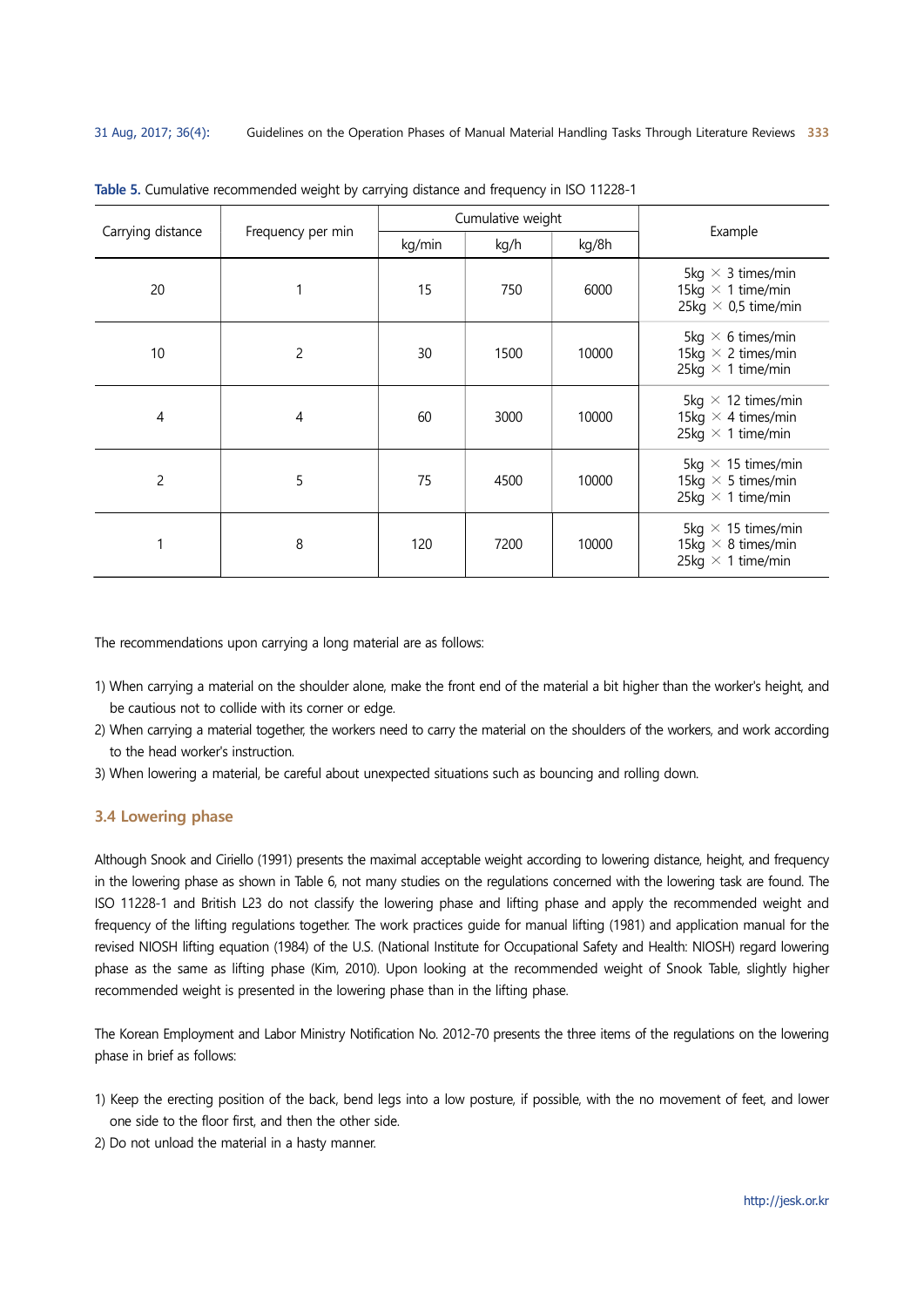| Width         | Distance | Percent | Height                               |                | Sec            |    |                 |                | Min |    | Hour |
|---------------|----------|---------|--------------------------------------|----------------|----------------|----|-----------------|----------------|-----|----|------|
|               |          |         |                                      | 5              | 9              | 14 | $\mathbf{1}$    | $\overline{c}$ | 5   | 30 | 8    |
|               |          | 90      |                                      | 10             | 13             | 14 | 17              | 20             | 22  | 22 | 29   |
| Males<br>34   | 51       | 75      |                                      | 14             | 18             | 20 | 25              | 28             | 30  | 32 | 40   |
|               |          | 50      | Knuckle height to                    | 19             | 24             | 26 | 33              | 37             | 40  | 42 | 53   |
|               |          | 90      | floor level<br>(One lower every)     | $\overline{7}$ | $\overline{9}$ | 9  | 11              | 12             | 13  | 14 | 18   |
| Females<br>34 | 51       | 75      |                                      | 9              | 11             | 11 | 13              | 15             | 16  | 17 | 22   |
|               |          | 50      |                                      | 10             | 13             | 14 | 16              | 18             | 19  | 20 | 27   |
|               |          | 90      |                                      | 11             | 13             | 15 | 17              | 20             | 20  | 20 | 24   |
| Males<br>34   | 51       | 75      |                                      | 15             | 18             | 21 | 23              | 27             | 27  | 27 | 33   |
|               |          | 50      | Shoulder height to                   | 20             | 23             | 27 | 30              | 35             | 35  | 35 | 43   |
|               |          | 90      | knuckle height<br>(One lower every)  | 8              | 9              | 9  | 10 <sup>°</sup> | 11             | 12  | 12 | 15   |
| Females<br>34 | 51       | 75      |                                      | 9              | 11             | 11 | 12              | 14             | 15  | 15 | 19   |
|               |          | 50      |                                      | 11             | 13             | 13 | 14              | 16             | 18  | 18 | 22   |
|               |          | 90      |                                      | 9              | 10             | 12 | 14              | 16             | 16  | 16 | 20   |
| Males<br>34   | 51       | 75      |                                      | 12             | 14             | 17 | 19              | 22             | 22  | 22 | 27   |
|               |          | 50      | Overhead reach to                    | 16             | 19             | 22 | 24              | 28             | 28  | 28 | 35   |
|               |          | 90      | shoulder height<br>(One lower every) | $\overline{7}$ | 8              | 8  | 8               | 10             | 11  | 11 | 13   |
| Females<br>34 | 51       | 75      |                                      | 8              | 9              | 10 | 10              | 12             | 13  | 13 | 16   |
|               |          | 50      |                                      | 10             | 11             | 11 | 12              | 14             | 15  | 15 | 19   |

#### Table 6. Maximal lowering weight in U.S. workers (kg)

3) When lowering a material at the shoulder or waist height, unload it safely with another person's help.

#### 3.5 General guidelines and guideline items for MMH

Konz and Johnson (2008) presented 10 items of the general guideline on MMH tasks, not the guideline based on acceptable weight suggested by NIOSH guidelines and previous studies. The 10 items of the guideline are divided into 1. Selection of workers, 2. Technical education/training on MMH tasks, and 3. Task design.

As for the guideline on the selectin of workers, it is selecting workers suitable for MMH tasks based on job capacity evaluation. To select workers, job severity index can be used (Liles, 1986; Ayoub et al., 1987; Herrin et al., 1986). The job severity index is calculated using the following equation:

JSI (Job Severity Index) = f (Weight/Capacity)

where, weight indicates the lifted or carried weight, and capacity means worker's capacity on the task. Worker's capacity means the function of mainly fat-free body weight. A study of Jackson et al. (1997) reported that lifting capacity can be predicted by the sum of the isometric tests of the arm, shoulder, leg, and trunk or by fat-free body weight.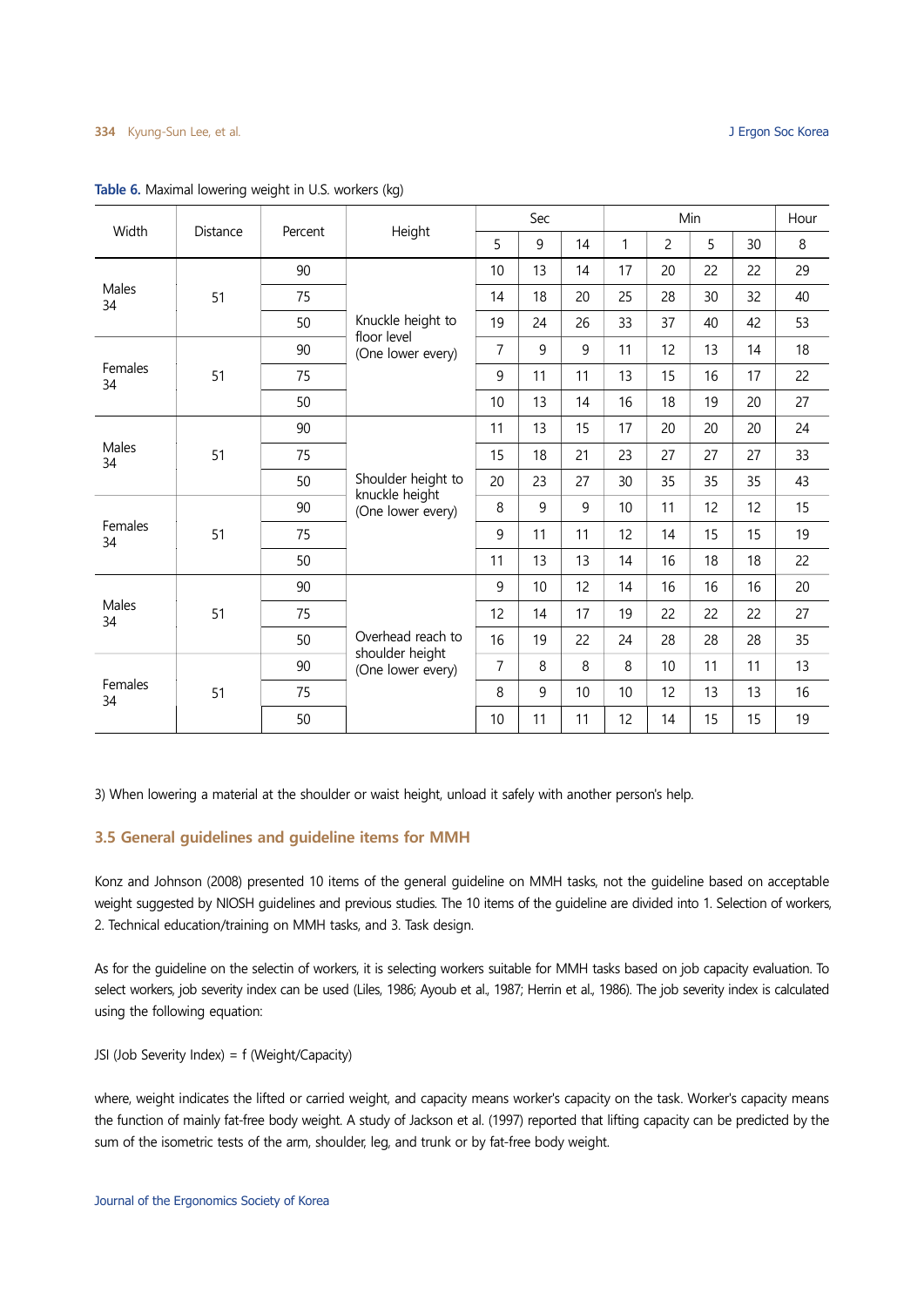Regarding technical education/training on MMH tasks, the following were presented: 1. Bend knees, 2. Do not slip or do not move suddenly, 3. Do not twist body when carrying a material. According to a study of Burgess-Limerick et al. (1995), it was reported that bending knees can make coordination of the inter-joint between the knee and hip better and can reduce the muscular effort of the hamstring, quadriceps, and erector spinae. Slip causes sudden and unexpected load on the back during MMH. In this regard, it is important to enhance friction force between the shoe and sole. It is also important to give information on the weight of a material to be handled by a worker in order to prevent slip or a sudden motion. The reason is that the load on workers' body can be reduced by different use of the motion patterns in advance on the basis of the weight information.

From the task design aspect of MMH tasks, the environment is recommended to be designed through the following: 1. Use machines/instruments/equipment, if possible, 2. Reduce the weight of a material as much as possible and frequently move 3. Provide a handle (or a strap), 4. Reduce spinal torque, 5. Keep the material close to the body, and 6. Work at the knuckle height. It is most desirable to remove or reduce manual handling by using various machines, instruments, and equipment for manual material handling including conveyors, lift trucks, balancers, manipulators, and turntables. Reducing weight is a good method from the perspective of reducing load on the musculoskeletal system in the MMH tasks. The best method in order to reduce weight is to use gravity. Another method is to reduce weight through joint work. However, it is efficient for people with similar height and muscle strength to work together so as to carry out joint MMH tasks (Lee and Lee, 2001). To reduce spinal torque, it is necessary to calculate torque on the spine. The torque on the spine can be calculated using the following equation (Konz and Johnson, 2008).

# SPINET = OBJWT (OBMARM)

where, SPINET means torque on the spine, and OBJWT means materials' weight, and OBMARM means material's moment arm. The moment arm can be calculated through the following equation.

# $DISTO + DISTCG$

where, DISTO means distance between the spine and material (coronal plane), and DISTCG means the distance from the close part of the material's center of gravity. To reduce torque on the spine, a material needs to be placed close to the human body or a person should approach a material closely and reduce arm reaching.

It is important to design the position of a MMH task. By installing a pallet or a scaffold, let a material not be placed on the floor. From the human body aspect, the terminal position of lowering a material is more important than the point in time of lifting a material. Therefore, the terminal height should not exceed shoulder height.

Table 7 shows the detailed items and the status of inclusion of the guidelines and regulations by operation phase presented in the previous studies.

| Phase     | Item             | <b>MEL</b> | Kodak | <b>NCDOL</b> | L23 | <b>ISO</b> |
|-----------|------------------|------------|-------|--------------|-----|------------|
|           | Discussion/Plan  |            |       |              |     |            |
| Preparing | Worker selecting |            |       |              |     |            |
|           | Limit weight     |            |       |              |     |            |

|  |  | Table 7. Guideline items through operation phases in manual material handling tasks |  |  |
|--|--|-------------------------------------------------------------------------------------|--|--|
|  |  |                                                                                     |  |  |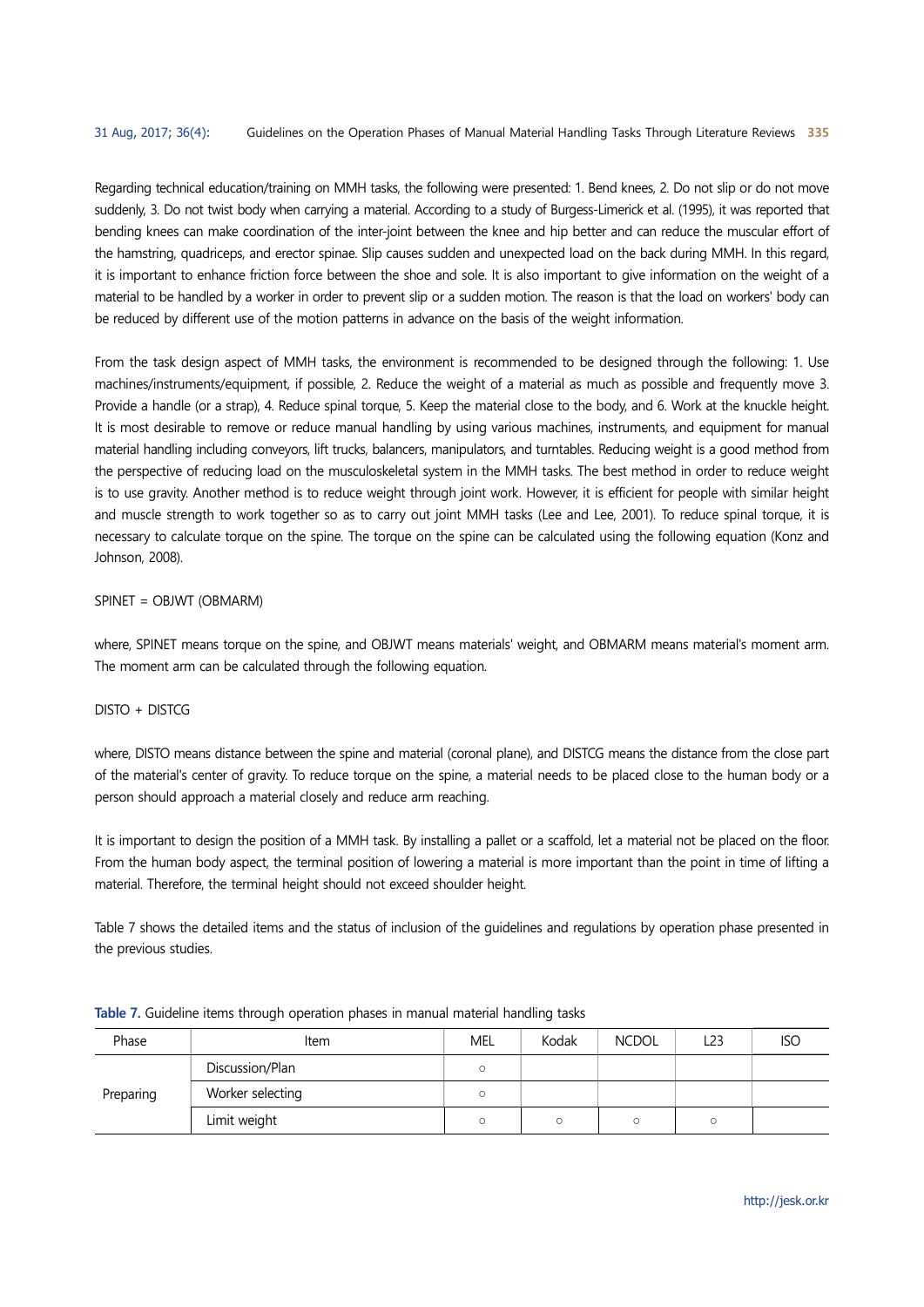| Phase     |                    | Item                          | <b>MEL</b> | Kodak   | <b>NCDOL</b> | L23     | <b>ISO</b> |
|-----------|--------------------|-------------------------------|------------|---------|--------------|---------|------------|
|           | Warm-up            |                               | $\circ$    |         |              |         |            |
|           | Secure passage     |                               | $\circ$    |         | $\circ$      |         |            |
|           | Clothes rule       |                               | $\circ$    |         |              |         |            |
| Preparing | Prior education    |                               | $\circ$    |         |              |         |            |
|           |                    | Lifting plan establishment    |            | $\circ$ |              | $\circ$ |            |
|           |                    | Weight measurement            | $\circ$    |         | $\circ$      | $\circ$ |            |
|           |                    | Foot position                 | $\circ$    | $\circ$ | $\circ$      | $\circ$ |            |
|           |                    | Back                          | $\circ$    |         |              |         |            |
|           |                    | Knee                          | $\circ$    |         |              |         |            |
|           | Posture            | Eye position                  | $\circ$    |         |              |         |            |
|           |                    | Arm                           | $\circ$    | $\circ$ | $\circ$      | $\circ$ |            |
| Lifting   |                    | Hand                          | $\circ$    | $\circ$ | $\circ$      | $\circ$ |            |
|           |                    | Center of gravity             | $\circ$    |         |              |         |            |
|           |                    | Upper limb twist              |            | $\circ$ | $\circ$      | $\circ$ |            |
|           | Motion             | Using the large muscle        |            | $\circ$ |              |         |            |
|           |                    | Sudden motion                 |            |         | $\circ$      | $\circ$ |            |
|           |                    | Recommended lifting weight    | $\circ$    |         |              | $\circ$ | $\circ$    |
|           |                    | Recommended lifting frequency | $\circ$    |         |              | $\circ$ | $\circ$    |
|           | Close to the body  |                               |            |         |              | $\circ$ |            |
|           | Carrying distance  |                               |            |         |              | $\circ$ | $\circ$    |
|           | Carrying frequency |                               |            |         |              |         | $\circ$    |
| Carrying  | Carrying method    |                               | $\circ$    |         |              |         |            |
|           | Carrying direction |                               | $\circ$    |         |              |         |            |
|           | Carrying height    |                               | $\circ$    |         |              | $\circ$ |            |
|           | Both people        |                               | $\circ$    |         |              |         |            |
|           | Posture            |                               | $\circ$    |         |              |         |            |
| Lowering  | Speed              |                               | $\circ$    |         |              |         |            |
|           | Both people        |                               | $\circ$    |         |              |         |            |

Table 7. Guideline items through operation phases in manual material handling tasks (Continued)

# 4. Discussions

The purpose of this study is to present guidelines by operation phase through literature reviews in order to minimize musculoskeletal injuries and burdens that may occur due to manual material handling tasks. The guidelines were presented in four phases: preparing phase, lifting phase, carrying phase, and lowering phase, and the major regulations on influence factors by each phase and whether each guideline is included have been arranged. In addition, this study summarized conceptual MMH task's guidelines, not based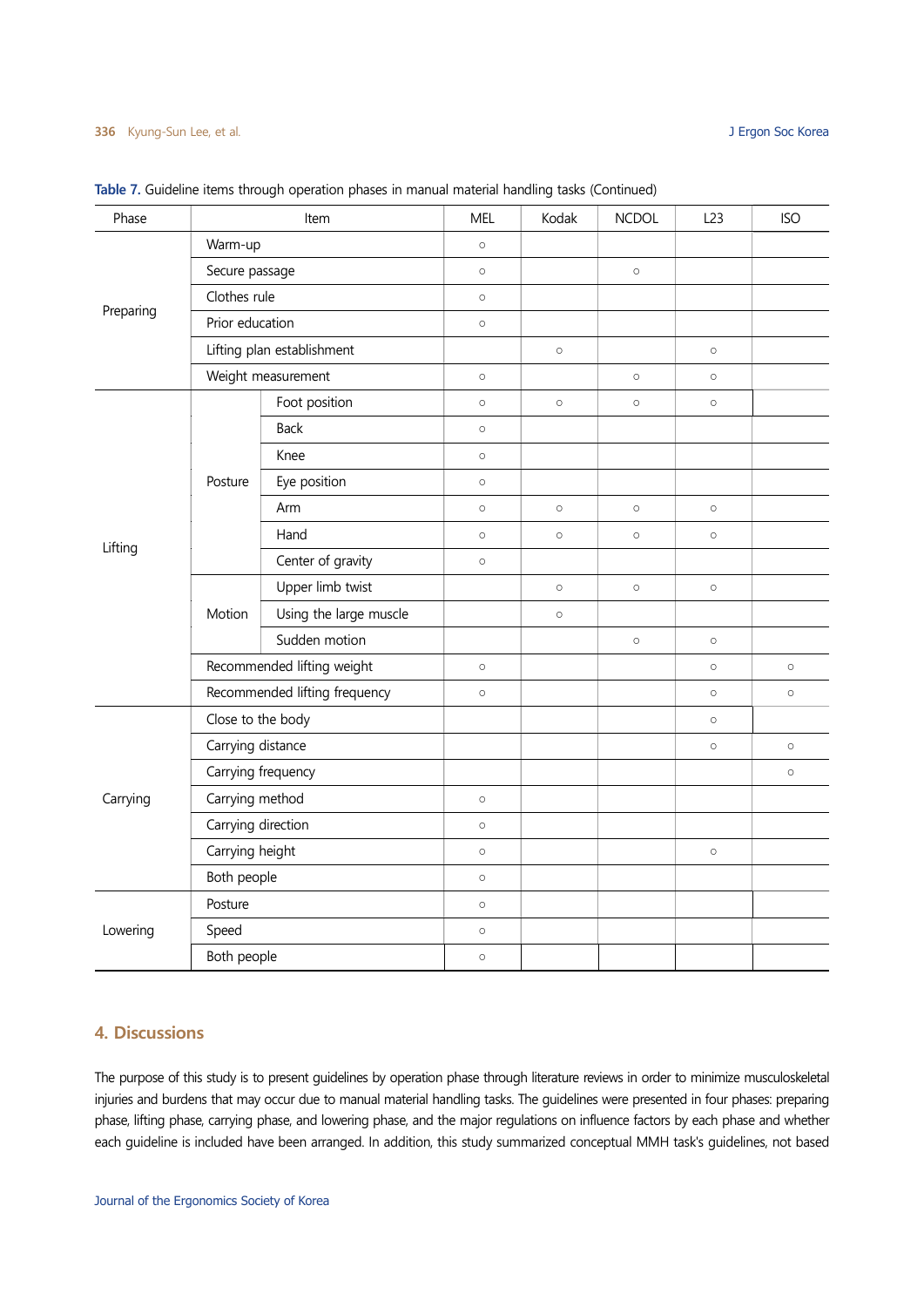#### on numeric values.

In the guideline on the preparing phase of MMH tasks, the establishment of plans on operation and preparation were included. The suggestions for the operation method, operation phase consultation, and motions are mainly included, also the environment preparation for safe MMH and worker's preparation are included. The guideline on clothes and protective equipment for MMH tasks and the guideline on education/training on cautions and handling method were presented. Upon synthesizing the guidelines corresponding to the preparing phase of MMH tasks, the guidelines from the managerial aspect were generally presented.

Upon synthesizing the guidelines in the lifting phase, the lifting phase is defined as the task having the heaviest physical load. Especially, lifting is a task accompanying load on the back intensively, and the guideline on the lifting posture, frequency, and weight is presented. The load on the back becomes different according to lifting posture, and the lifting posture by erecting the back and bending knees is suggested to be the most proper posture (Hansson et al., 1980). The maximal acceptable weight becomes different according to lifting frequency. Upon calculating the mean value by synthesizing the previous studies' results, 22.7kg upon frequency 1 lifting per minute, 23.7kg upon frequency 2, 22.9kg upon frequency 3, 21.1kg upon frequency 4, 19.4kg upon frequency 5, and 18.4kg upon frequency 6 on average are presented, respectively. As a result of analyzing the mean values numerically, the difference in maximal acceptable weight was not large from frequency 1 to frequency 3; however, the maximal acceptable weight fell proactively from frequency 4 (Table 2). In the case of frequency 5 to 8, it was reported that the recommended weight fell by 50% in the lifting task, compared to frequency 1, and 80%, when frequency exceeds 12 (Health and Safety Executive). As the important guideline in the lifting task, offering the weight of a material to a worker and the lifting posture are suggested. In conclusion, reducing lifting frequency, decreasing weight, and keeping proper handling posture are the best method to reduce physical load.

In the carrying phase, the major factors affecting worker's physical load are weight, the width and height of a material, carrying frequency, and carrying distance (N. C. Department of Labor, 2014). In the carrying phase, the carrying posture is most important. Upon synthesizing the results in Table 4, the recommended weight that can be carried maximum shows 3 to 16kg difference according to the height of the hand in carrying a material. The recommended weight gradually decreases, as carrying distance becomes longer or carrying frequency becomes more. The important factors in the carrying phase are the variables related with the size of a material to be carried (package), and the recommended weight shows a big difference according to whether a handle or a strap exists. Workplace design to reduce carrying distance is important above all, and it is also important to provide packing that can reduce the width of a material or a package and a handle (or a strap).

In the lowering phase, not many studies offering the guidelines are found in comparison with other operation phases. The reason is that most studies regard the lowering phase as similar to the lifting phase, and therefore the recommended weight and handling frequency in the lifting phase are applied together. A study of Snook and Ciriello (1991) presents maximal lowering weight based on distance, height, and frequency. Upon looking at recommended lowering weight, the recommended weight increases, as the lowering distance is shorter. To minimize load on human body in the lowering phase, it is most important to minimize lowering distance, and it is also desirable to minimize lowering frequency, if possible.

This study organized the guideline items of previous studies by operation phase in MMH tasks as shown in Table 7. Upon putting the results mentioned above together, there were no previous studies encompassing all the various items of the guidelines, and the items of qualitative guidelines took up more than the items of quantitative numerical value-based guidelines. Concerning posture, for example, it is difficult to find a guideline dealing with detailed information on the posture angle recommended to each joint area. In most studies, recommended weight by operation phase is suggested; however, the data are not suitable for the reality of Korean workers. The reason is that the anthropometric data of Korean workers show huge differences from the anthropometric data of foreign workers. For this reason, it will be slightly unreasonable to apply the recommendation guidelines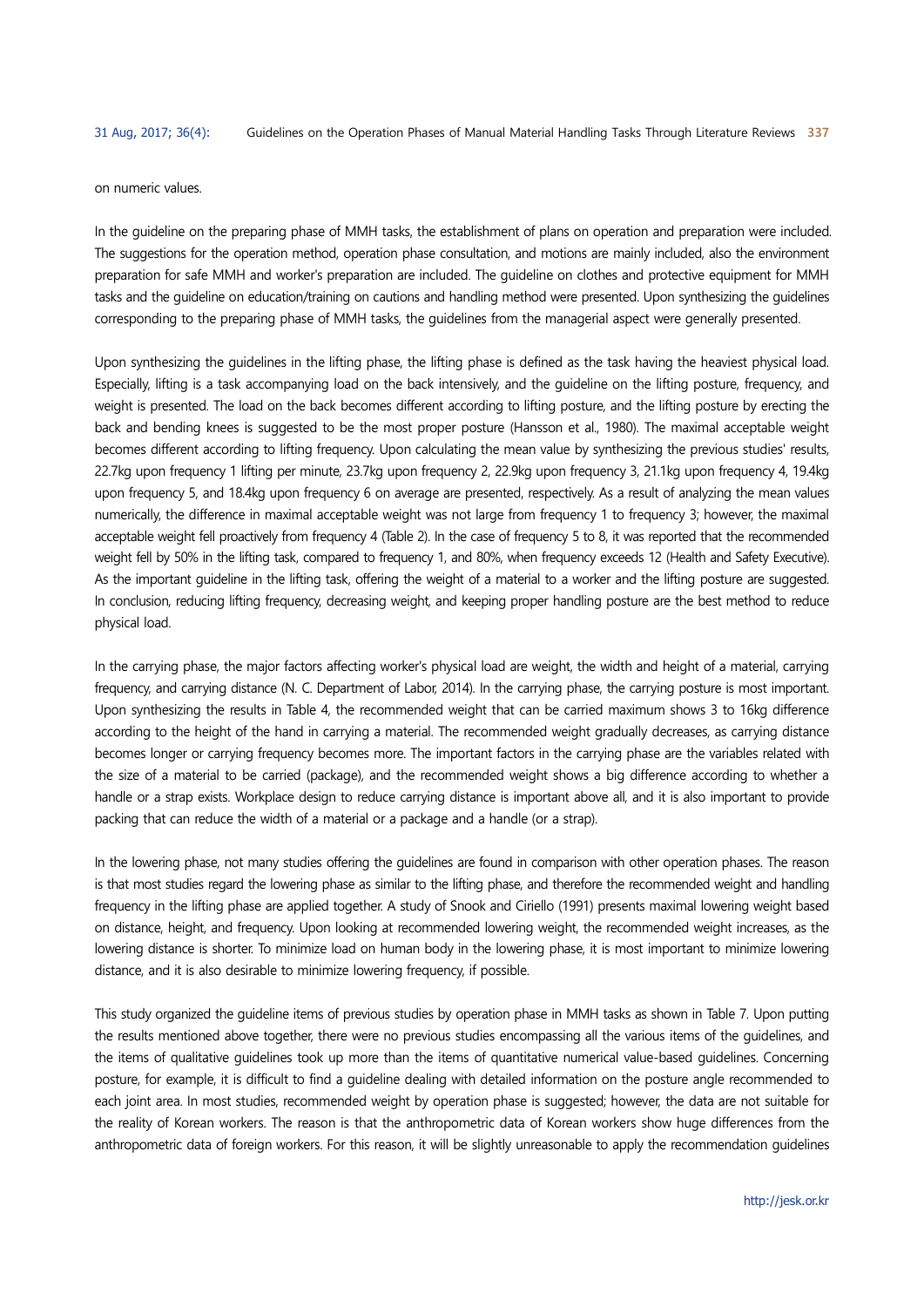to Korean workers.

A further study to suggest guidelines on the recommendation limit suitable for Koreans are judged to be necessary by revising and complementing the findings of the previous studies through the task competence evaluation or anthropometric information of Korean workers.

# Acknowledgements

This study was supported by Basic Science Research Program through the National Research Foundation of Korea (NRF) funded by the Ministry of Education (No. NRF-2016R1D1A1B03934542).

This study was supported by a grant from the National Research Foundation of Korea (NRF) (NRF-2015R1C1A1A01055231), which is funded by the Korean government (MEST).

# **References**

Aghazadeh, F., "An Evaluation of Two Methods for Assessment of MMH Activities", In: Swezey, R.W. (Ed.) Progress for People. Proceedings of the Human Factors Society 29<sup>th</sup> Annual Meeting, Baltimore (pp. 1000-1001), Maryland, 1985.

Aghazadeh, F., Dynamic strength models for manual handling of different containers, Journal of Human Ergology, 15(2), 131-138, 1986.

Asfour, S.S., Genaidy, A.M., Khalil, T.M. and Greco, E.C., A Combined Approach for Determination of Lifting Capacity. In: Eberts, R.E. and Eberts, C.G. (Eds.) Trends in Ergonomics/Human Factors II (Amsterdam: North-Holland), pp. 617-623, 1985.

Ayoub, M.B., Selan, J. and Jiang, B., Manual material handling, In Handbook of human factors, G. Salvendy (ed), Chapter7.2. New York: Wiley & Sons, 1987.

Bhambhani, Y., Buckley, S. and Maikala, R., Physiological and biomechanical responses during treadmill walking with graded loads, European Journal of Applied Physiology, 76(6), 544-551, 1997.

Boocock, M.G., Monnington, S.C. and Pinder, A.D.J., Balance of risk between weight of load and frequency of lift: A study of the psychophysical and biomechanical parameters of repetitive handling. (Sheffield: Health and Safety Laboratory), HSL Internal Report EWP/98/01, 1998.

Burgess-Limerick, R., Abernethy, B., Neal, R. and Kippers, V., Self-selected manual lifting technique: functional consequences of the interjoint coordination, Human Factors: The Journal of the Human Factors and Ergonomics Society, 37(2), 395-411, 1995.

Chen, Y.L., Optimal lifting techniques adopted by Chinese men when determining their maximum acceptable weight of lift, American Industrial Hygiene Association Journal, 61(5), 642-648, 2000.

Chen, Y.L., Can Chinese MAWL be used for designing manual handling tasks?, American Industrial Hygiene Association Journal,<br>64(1), 117-120, 2003.

Chen, F., Aghazadeh, F. and Lee, K.S., Prediction of the maximum acceptable weight of symmetrical and asymmetrical lift using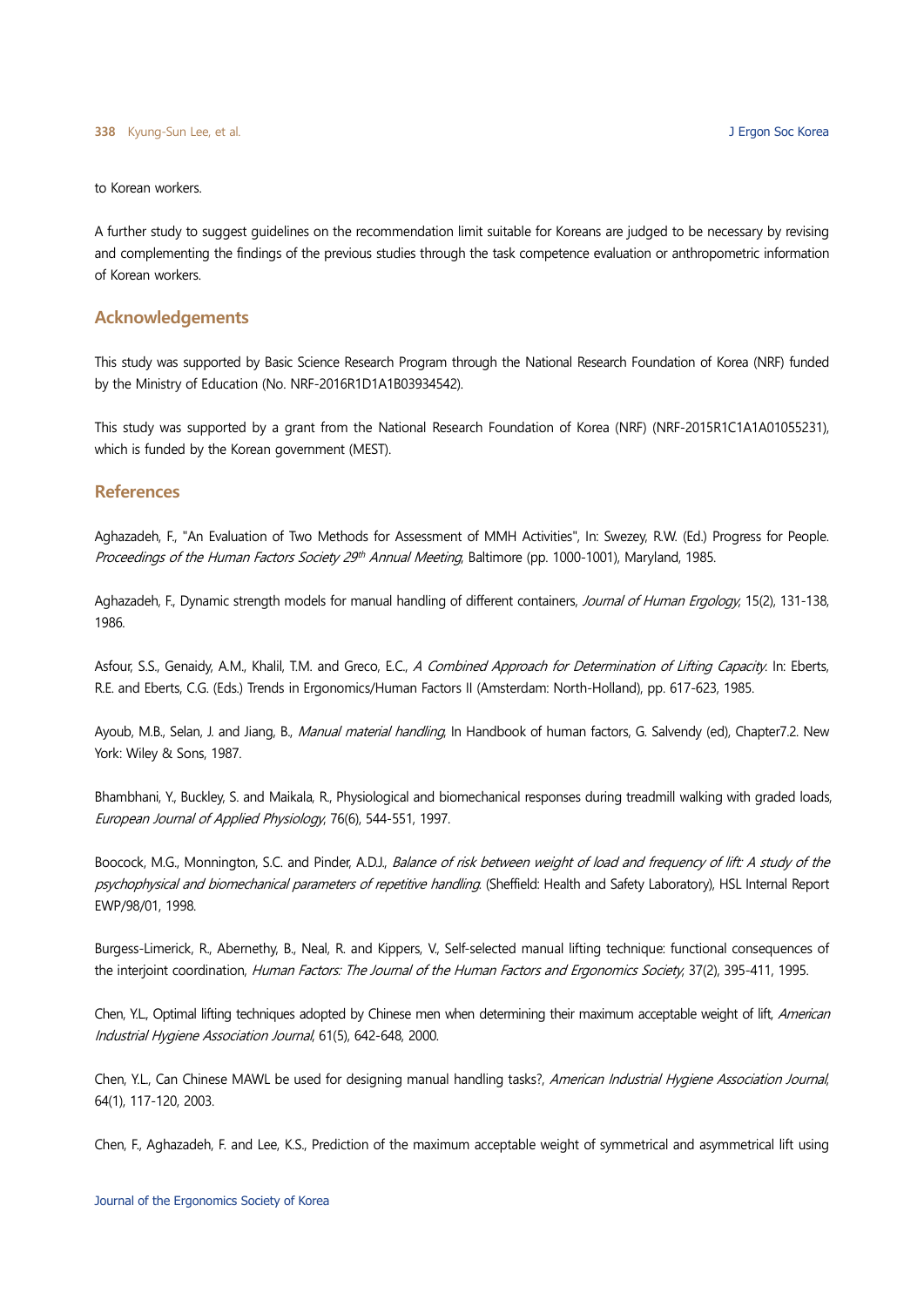direct estimation method, Ergonomics, 35(7-8), 755-768, 1992.

Ciriello, V.M., Snook, S.H. and Hughes, G.J., Further studies of psychophysically determined maximum acceptable weights and forces, Human Factors: The Journal of the Human Factors and Ergonomics Society, 35(1), 175-186, 1993.

Danz, M.E. and Ayoub, M.M., Investigation of Forces at the Low Back Modeled with Input of Measured Hand Forces during the Pull Phase of a Lifting Task. In: Karwowski, W. and Yates, J.W. (Eds.) Advances in Industrial Ergonomics and Safety III (London: Taylor and Francis), pp. 279-283, 1991.

Danz, M.E. and Ayoub, M.M., The effects of speed, frequency, and load on measured hand forces for a floor to knuckle lifting task, Ergonomics, 35(7-8), 833-843, 1992.

Eastman Kodak Company, Ergonomic Design for People at Work. 2nd Edition, Van Nostrand Reinhold Company, 2004.

Garg, A., Lifting and back injuries: a review of the causes of this industrial health problem, and the major methods used to combat it, Plant Engineering, 37, 67-71, 1983.

Garg, A. and Banaag, J., Maximum acceptable weights, heart rates and RPEs for one hour's repetitive asymmetric lifting, *Ergonomics*, 31(1), 77-96, 1988.

Garg, A. and Saxena, U., Effects of lifting frequency and technique on physical fatigue with special reference to psychophysical methodology and metabolic rate, American Industrial Hygiene Association Journal, 40(10), 894-903, 1979.

Hansson, T., Roos, B. and Nachemson, A., The bone mineral content and ultimate compressive strength of lumbar vertebrae, *Spine*,<br>5(1), 46-55, 1980.

Health and Safety Executive, Manual handling; Manual handling operations regulations (L23, Fourth edition), 2016.

Herrin, G., Jaraidi, M. and Anderson, C., Prediction of overexertion injuries using biomechanical and psychophysical model, American Industrial Hygiene Association, 47(6), 322-330, 1986.

ISO Standard 11228-1, Ergonomics-Manual handling-Part 1: Lifting and carrying, 2003.

Jackson, A., Borg, G., Zhang, J., Laughery, K. and Chen, J., Role of physical work capacity and load weight in psychophysical lift ratings, International Journal of Industrial Ergonomics, 20(3), 181-190, 1997.

Kim, H.G., Physiological viewpoint of the recommended safe weights of load for manual materials handling tasks, Journal of the Ergonomics Society of Korea, 16(3), 23-36, 1997.

Kim, H.G., Comparison of lifting and lowering activity based on biomechanical, physiological, psychophysical criteria, Journal of the Ergonomics Society of Korea, 29(1), 145-153, 2010.

Konz, S. and Johnson, S., Work design: occupational ergonomics, seventh edition, Holcomb Hathaway, 2008.

Liberty Mutual Insurance, Workplace safety index of leading occupational injuries, 2004.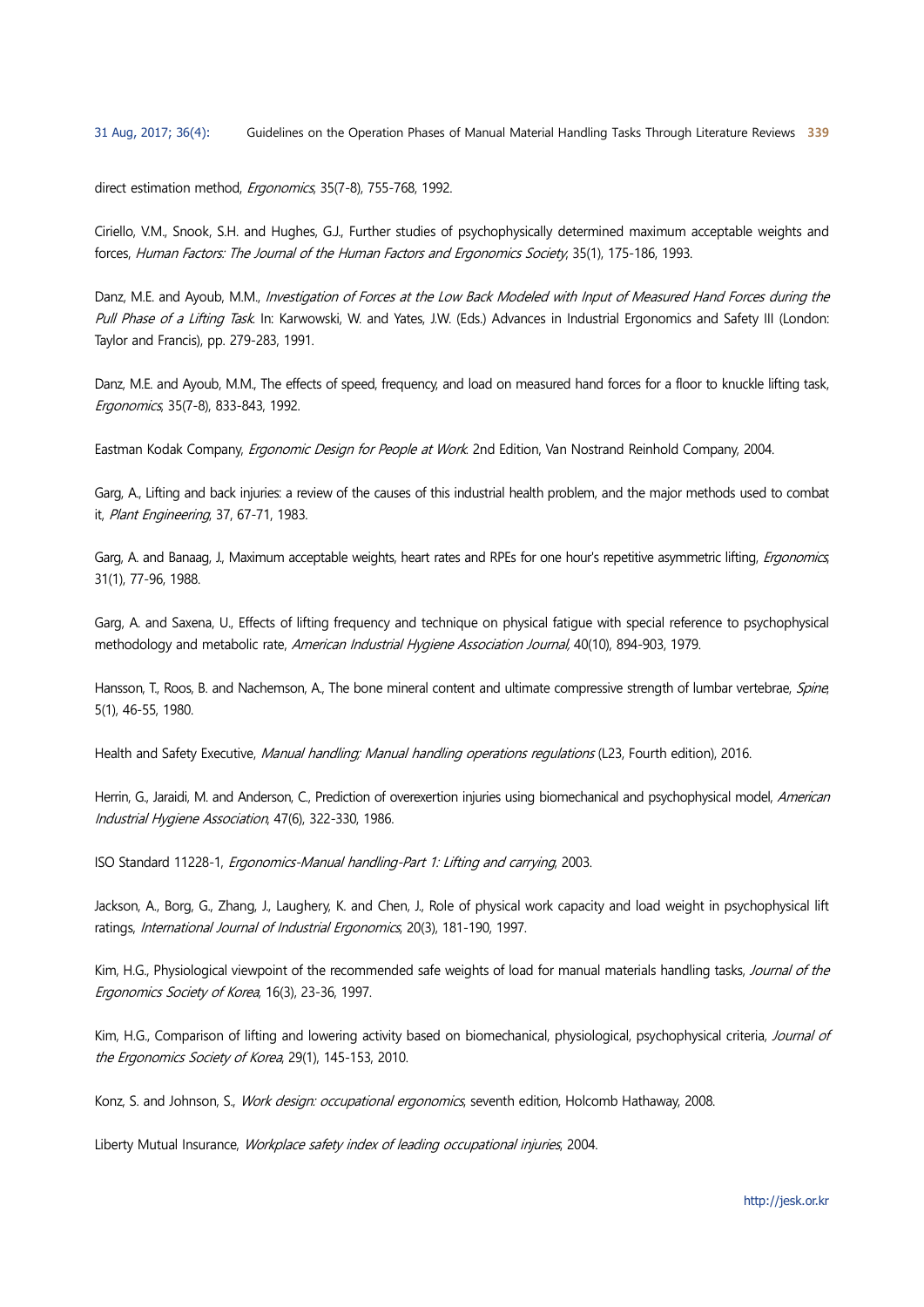Liberty Mutual Insurance, Manual materials handling guidelines, 2012.

Lee, Y.H. and Chen, Y.L., An isoinertial predictor for maximal acceptable lifting weights of Chinese male subjects. American Industrial Hygiene Association, 57(5), 456-463, 1996(a).

Lee, Y.H. and Chen, Y.L., An isometric predictor for maximum acceptable weight of lift for Chinese men. Human Factors: The Journal of the Human Factors and Ergonomics Society, 38(4), 646-653, 1996(b).

Lee, Y.H., Wu, S.P. and Hsu, S.-H., The Psychophysical Lifting Capacities of Chinese Subjects. Ergonomics, 38, (4), 671-683, 1995.

Lee, K. and Lee, J., A study of efficiency of two-man lifting work, International Journal of Industrial Ergonomics, 28(3-4), 197-202, 2001.

Liles, D., The application of the job severity index to job design for the control of manual materials-handling injury, *Ergonomic*, 29(1), 65-76, 1986.

Mack, K., Haslegrave, C.M. and Gray, M.I., Usability of manual handling aids for transporting materials, Applied Ergonomics, 26(5), 353-364, 1995.

Mital, A., Maximum weights of asymmetrical loads acceptable to industrial workers for symmetrical manual lifting, American Industrial Hygiene Association, 48(6), 539-544, 1987.

Mital, A. and Manivasagan, I., Maximal acceptable weight of lift as a function of material density, center of gravity location, hand preference and frequency. Human Factors: The Journal of the Human Factors and Ergonomics Society, 25(1), 33-42, 1983.

Mital, A. and Fard, H.F., Psychophysical and physiological responses to lifting symmetrical and asymmetrical loads symmetrically and asymmetrically. Ergonomics, 29(10), 1263-1272, 1986.

Mital, A. and Wang, L.W., Effects on Load Handling of Restricted and Unrestricted Shelf Opening Clearances. *Ergonomics*, 32(1), 39-49, 1989.

Mital, A. and Kumar, G.M., Cardiac rehabilitation (CR): Use of manual materials handling. International Journal of Industrial Ergonomics, 20(2), 93-99, 1997.

Ministry of Employment and Labor, *Industrial accidents statistics*, 2016.

Ministry of Employment and Labor, Notification No. 2012-70, A guideline of standard safety work in manual material handling,<br>2012.

Mo, S.M., Kwag, J.S. and Jung, M.C., Literature review on one-handed manual material handling, Journal of the Ergonomics Society of Korea, 29(5), 819-829, 2010.

National Institute for Occupational Safety and Health (NIOSH)., Work practices quide for manual lifting, 1981.

National Institute for Occupational Safety and Health (NIOSH)., Applications manual for the revised NIOSH lifting equation,